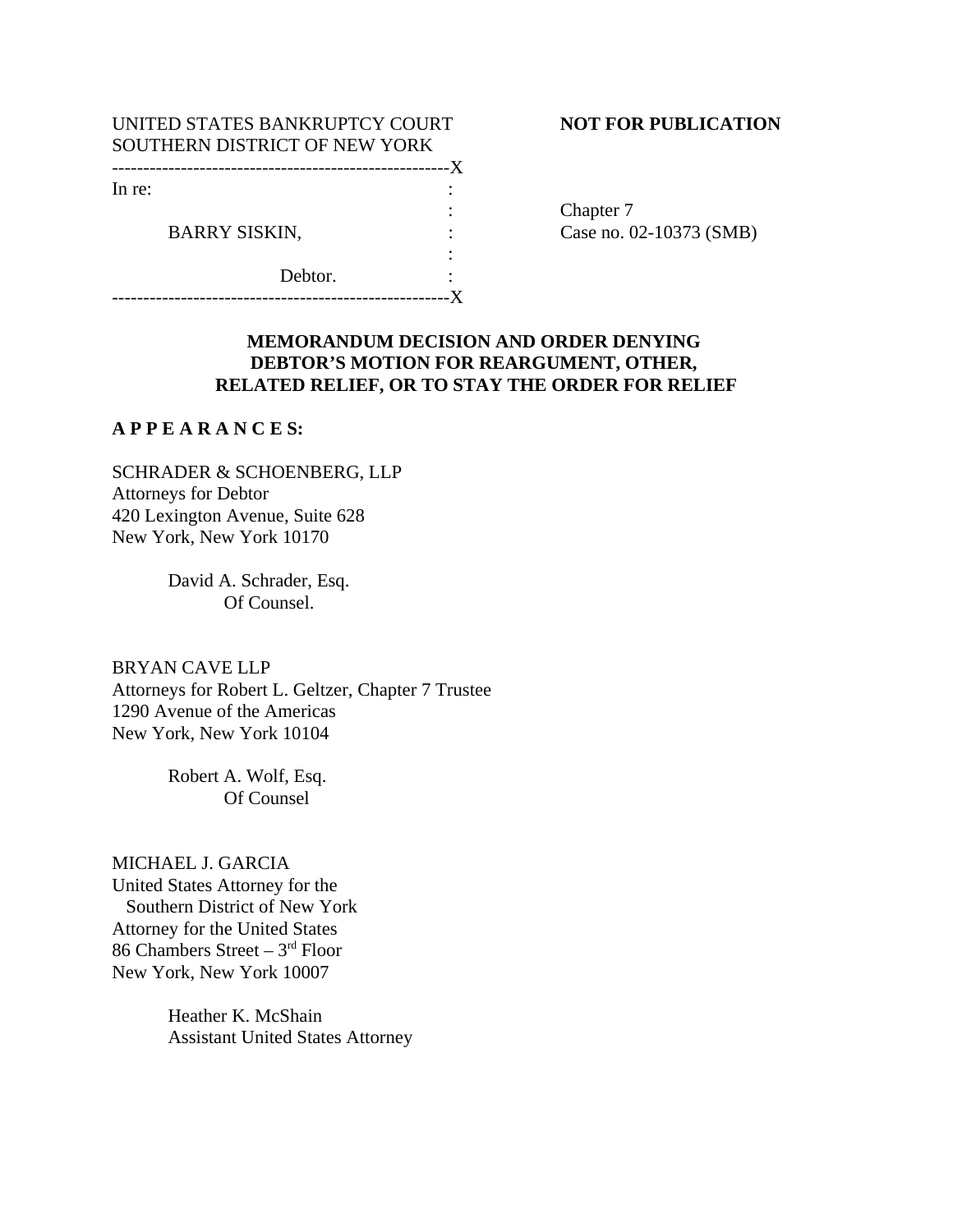DEIRDRE MARTINI United States Trustee 33 Whitehall Street - 21st Floor New York, New York 10004-2112

> Greg M. Zipes, Esq. Of Counsel

# **STUART M. BERNSTEIN Chief United States Bankruptcy Judge**

By order dated January 26, 2006, the Court converted this case from chapter 11 to chapter 7. The debtor has now moved for reargument and reconsideration, to alter or amend the judgment, for a stay of the order for relief, and for relief from the conversion order. For the reasons that follow, his motion is denied.

## **BACKGROUND**

The debtor is a New York attorney who filed a chapter 11 petition on January 28, 2002. According to the allegations in his current motion, the debtor handled a personal injury case, Woodson v. Mendon Leasing Corp., in the mid-1990s. He obtained an approximate \$4 million default judgment against the driver of the motor vehicle involved in the underlying accident, and obtained a litigated judgment against the vehicle owner in excess of \$2.9 million. The owner's insurer paid the latter judgment, and the debtor received a contingent fee of approximately \$1 million, although half of the fee was paid to his trial counsel.

Thereafter, the owner's insurer successfully moved to vacate the \$ 2.9 million judgment. By that time, the debtor had spent the attorneys' fees. The insurer then moved for an order of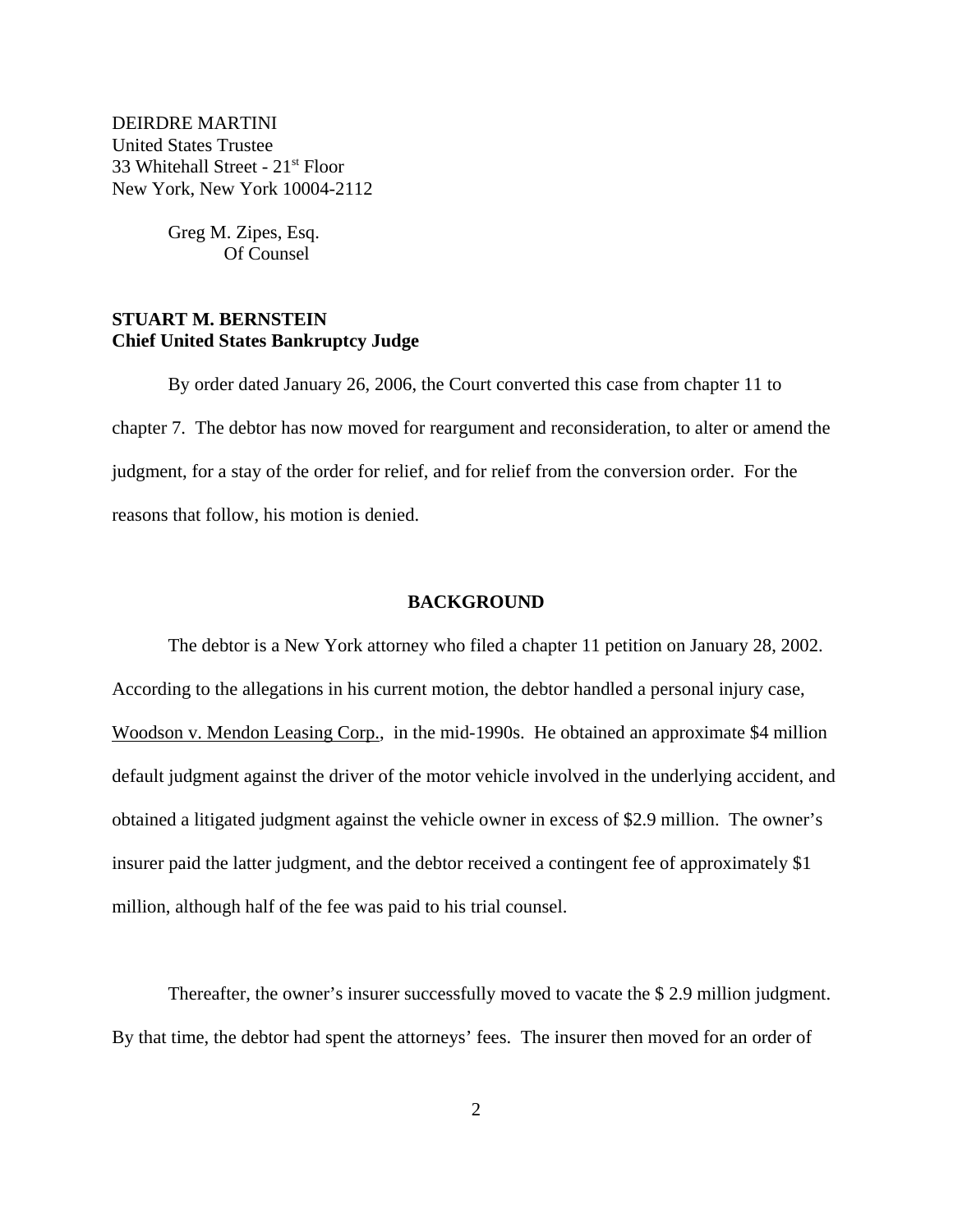disgorgement. The debtor filed his chapter 11 petition on the day before the disgorgement hearing, primarily to appeal the order vacating the judgment and to stay the disgorgement proceedings. The Appellate Division affirmed the order vacating the judgment.

On May 6, 2003, the New York Court of Appeals reversed the lower courts and reinstated the judgment. See Woodson v. Mendon Leasing Corp., 790 N.E.2d 1156 (N.Y. 2003). This ruling relieved the debtor of all of the reasons cited for filing the chapter 11 case. One would assume, therefore, that the debtor would immediately have moved to dismiss his case. This, the debtor did not do. Instead, he languished in chapter 11, ignoring the rules promulgated by the United States Trustee, the United States Congress, and this Court. For example just prior to the reversal by the Court of Appeals, Judge Blackshear imposed a monetary sanction against the debtor in the amount of \$72,000, based upon his failure to abide by previous discovery orders. (ECF Doc. # 111.) The debtor is still paying off that award. According to the Government, the debtor regularly failed to file and/or pay his personal federal income, FICA and FUTA taxes prior to the petition, and post-petition, failed to pay his federal withholding, FICA and unemployment taxes (the debtor employs six people in his law office). The debtor also failed to file numerous federal tax returns post-petition. He similarly failed to file numerous New York tax returns, or filed returns without including the tax payment.<sup>1</sup> Many of the unpaid federal and state taxes are "trust fund" taxes which the debtor is required, by law, to collect from

<sup>&</sup>lt;sup>1</sup> At the end of his moving affidavit, the debtor asked for the right to supplement the record to respond to the facts alleged in New York's joinder papers. (See Affidavit of Barry Siskin, sworn to Jan. 31, 2006, at ¶ 25) ("Siskin Affidavit") (ECF Doc. # 196.) The request is denied. New York filed its joinder one month before the January  $26<sup>th</sup>$  hearing, and the debtor had plenty of time to respond. Moreover, the debtor does not contest the essential facts regarding non-payment of the post-petition withholding taxes asserted in New York's joinder.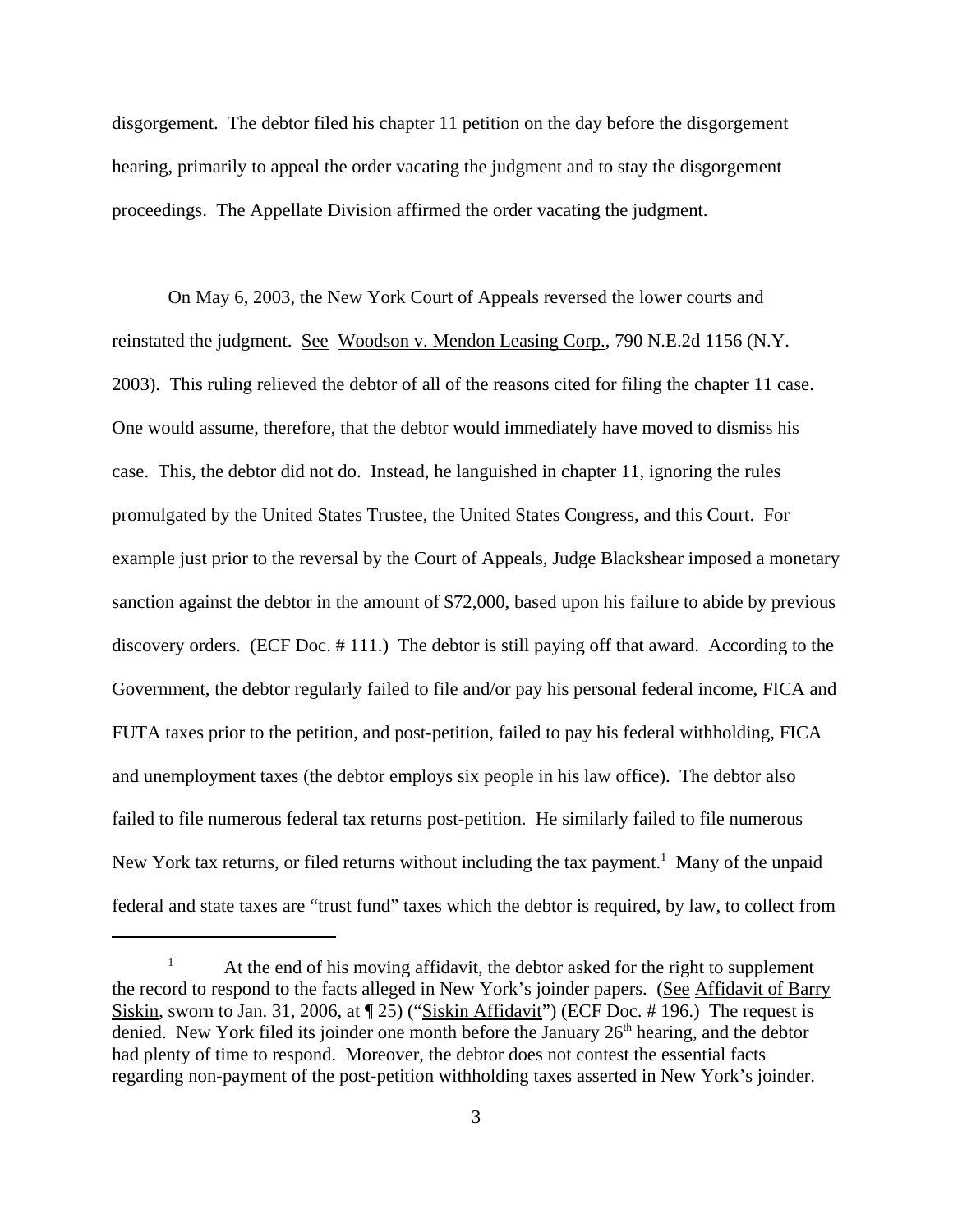his employees and turn over to the appropriate taxing authority. At oral argument, the debtor's lawyer attributed the non-payment of taxes to the need to pay the discovery sanction. (Transcript of hearing, held Jan. 26, 2006, at 7 ("Tr."); accord Siskin Affidavit ¶ 21).) In other words, the taxes are being used to fund the sanctions award. Finally, the debtor consistently failed to file his operating reports in a timely manner.

Despite these frequent failures, the debtor clings to chapter 11. He insists that the pot of gold at the end of this process is the unresolved claim against the insurer to collect the unsatisfied \$4 million default judgment which, with accrued interest, currently totals \$8 million. The trial has been scheduled frequently, and adjourned just as often. It is presently scheduled for April 2006. The debtor believes that if Woodson prevails, the fees generated by collection of the judgment, even after giving credit for the \$2.9 million previously paid, will be sufficient to satisfy all of his creditors.

## **The Motion to Dismiss or Convert**

The United States Trustee moved to convert or dismiss this case in February 2003. (ECF Doc. # 101.) The motion was apparently adjourned from time to time because it was still pending when I took over the matter after Judge Blackshear's retirement on March 31, 2005. At several adjourned hearings that I conducted, the debtor explained that the trial of the final Woodson matter was imminent, and that he needed some more time to file his missing federal tax returns.<sup>2</sup> I continued to adjourn the matter.

 $2^2$  In fact, the Government had filed a separate motion to dismiss or convert in December 2004, based primarily upon the debtor's failure to file his personal federal income tax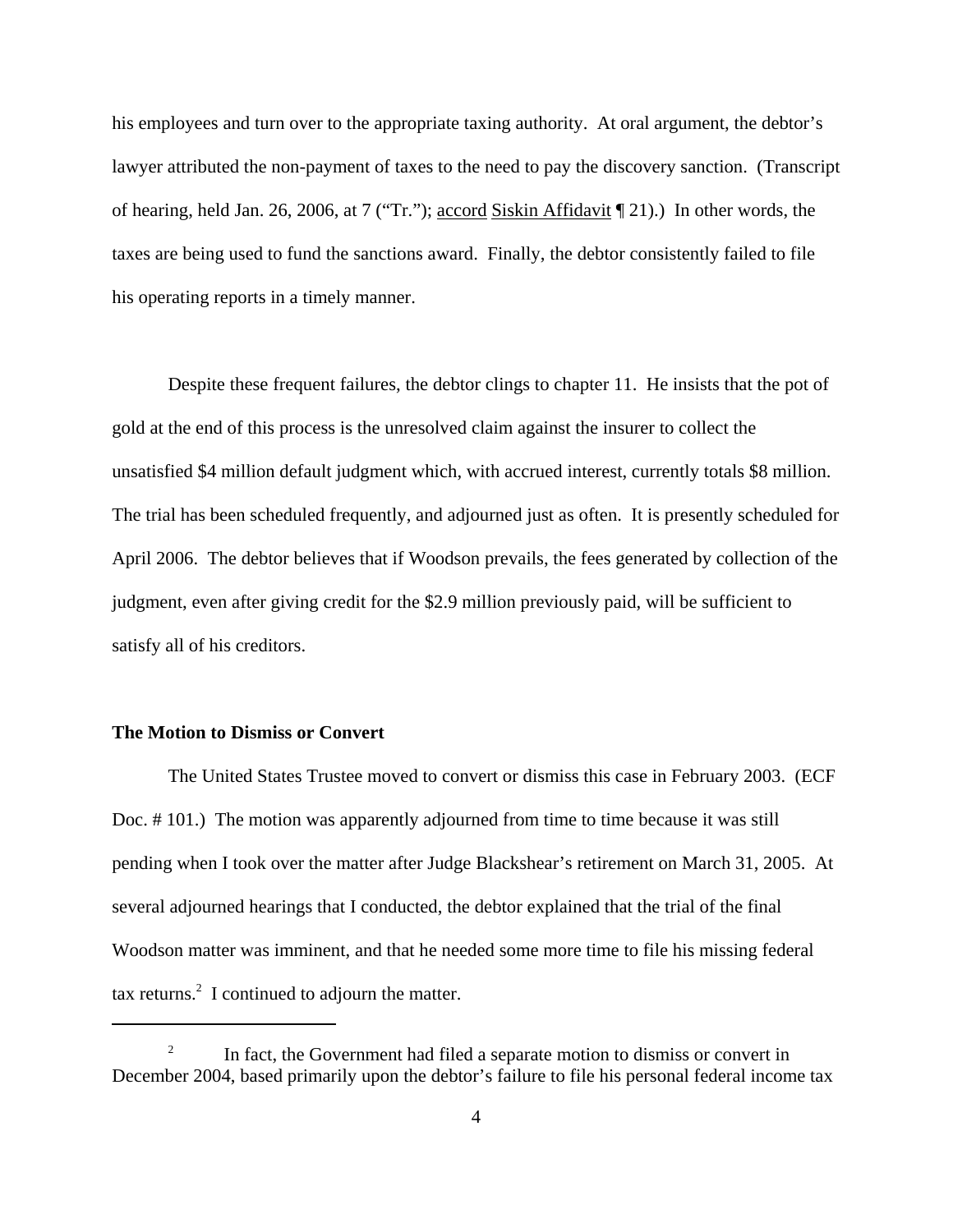Prior to the adjourned hearing held on January 26, 2006, New York joined in the United States Trustee's motion. (ECF Doc. # 189.) New York argued that the debtor had not filed a plan or disclosure statement, the delay in doing so was unreasonable and prejudicial to the creditors, the debtor was unable to confirm or consummate a plan, and the debtor had failed to pay nearly \$38,000 in post-petition withholding taxes. On the return date, the Court granted the motion, ruling:

This case is about to enjoy its fourth birthday or anniversary.

There has been no progress in the case. I know why the Debtor filed it, because he had problems with the IRS. But, whatever Chapter 11 is, it's not just some – simply a safe haven where people hang out hoping for things to improve.

The Debtor has failed to pay administrative expenses, which will result in substantial prejudice to the Estate. He's a serial late filer of tax returns and operating reports. And under the circumstances, he has failed to adhere to the obligations imposed upon the Debtor and [sic] possession, which he willingly undertook when he was looking for protection from the IRS.

(Tr. at 11.)

The debtor has now moved for relief from the conversion order on a variety of procedural

theories. The United States Trustee, the Government and the chapter 7 trustee oppose the

debtor's motion.

returns for the years 1998 through 2003. (See ECF Doc. ## 143-45.) The Government withdrew the motion after the debtor filed the missing returns. (See ECF Doc. # 190.) The debtor has still not filed his 2004 individual or fiduciary federal tax returns, or the FICA and withholding tax returns for the quarters ended September 30, 2002, December 31, 2003, March 31, 2004, September 30, 2004, December 31, 2004, March 31, 2005, June 30, 2005 and September 30, 2005. (Declaration of Paul de la Vega, dated Feb. 14, 2006)(ECF Doc. # 207.)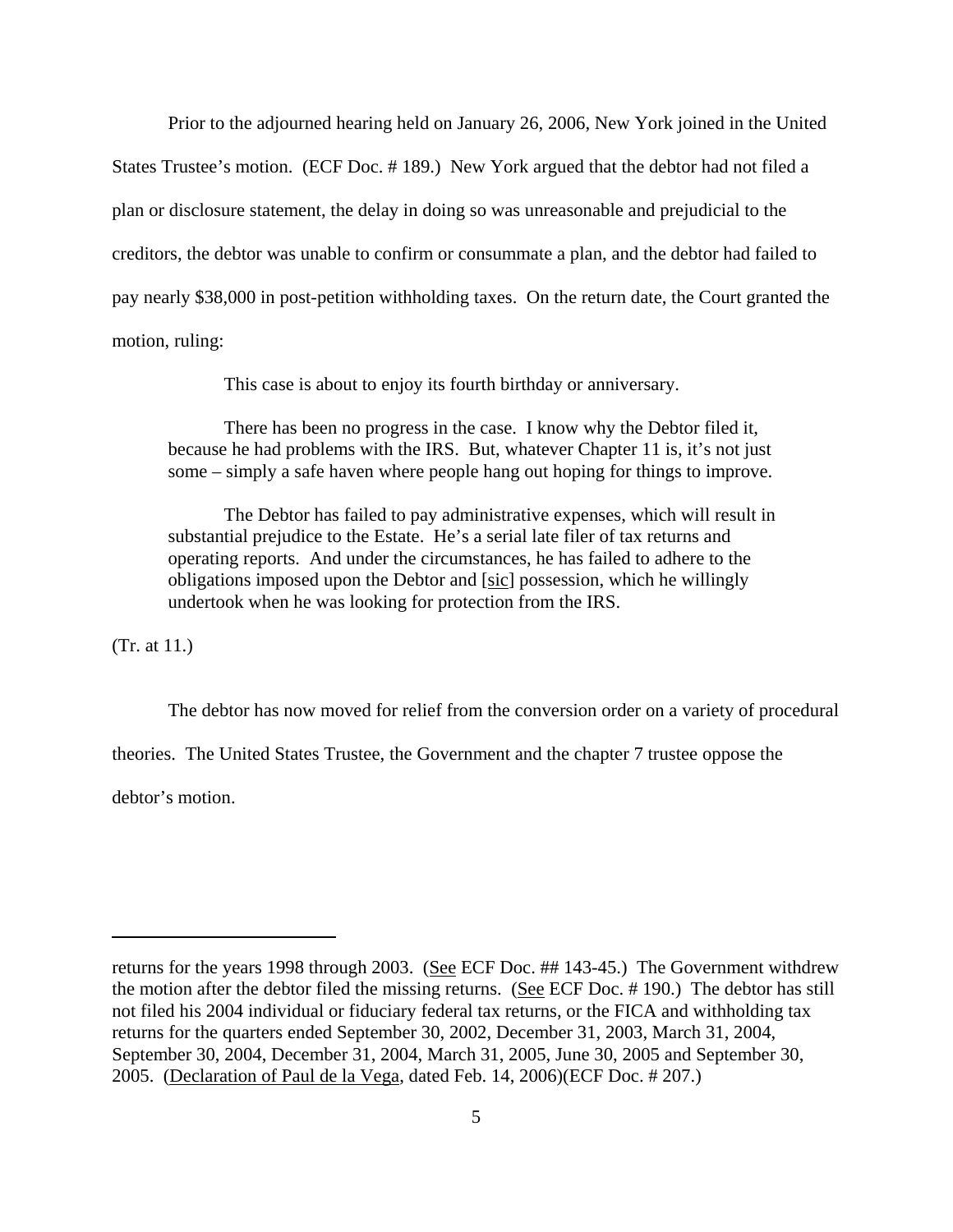## **DISCUSSION**

## **A. Motion for Reargument**

Motions for reargument or reconsideration<sup>3</sup> are governed by Local Bankruptcy Rule

9023-1(a), BANKR. S.D.N.Y. R. 9023-1(a), which states:

A motion for reargument of a court order determining a motion shall be served within 10 days after the entry of the Court's order determining the original motion, or in the case of a court order resulting in a judgment, within 10 days after the entry of the judgment, and, unless the Court orders otherwise, shall be made returnable within the same amount of time as required for the original motion. The motion shall set forth concisely the matters or controlling decisions which counsel believes the Court has not considered. No oral argument shall be heard unless the Court grants the motion and specifically orders that the matter be re-argued orally.

The movant must show that the court overlooked controlling decisions or factual matters "that might materially have influenced its earlier decision." Anglo-American Ins. Group, P.L.C. v. CalFed Inc., 940 F. Supp. 554, 557 (S.D.N.Y. 1996)(quoting Morser v. AT & T Information Sys., 715 F. Supp. 516, 517 (S.D.N.Y. 1989)); accord Banco de Seguros Del Estado v. Mutual Marine Offices, Inc., 230 F. Supp. 2d 427, 428 (S.D.N.Y. 2002), aff'd 344 F.3d 255 (2d Cir. 2003); Griffin Indus., Inc. v. Petrojam, Ltd., 72 F. Supp. 2d 365, 368 (S.D.N.Y. 1999); Farkas v. Ellis, 783 F. Supp. 830, 832-33 (S.D.N.Y.), aff'd, 979 F.2d 845 (2d Cir. 1992). "Alternatively, the movant must demonstrate the need to correct a clear error or prevent manifest injustice." Griffin Indus., 72 F. Supp. 2d at 368 (internal quotation marks and citations omitted); accord Banco de Seguros Del Estado, 230 F. Supp. 2d at 428.

<sup>&</sup>lt;sup>3</sup> The parties' motions refer to "reconsideration" while the Local Bankruptcy Rule 9023-1 refers only to "reargument." The terms are used interchangeably in this decision.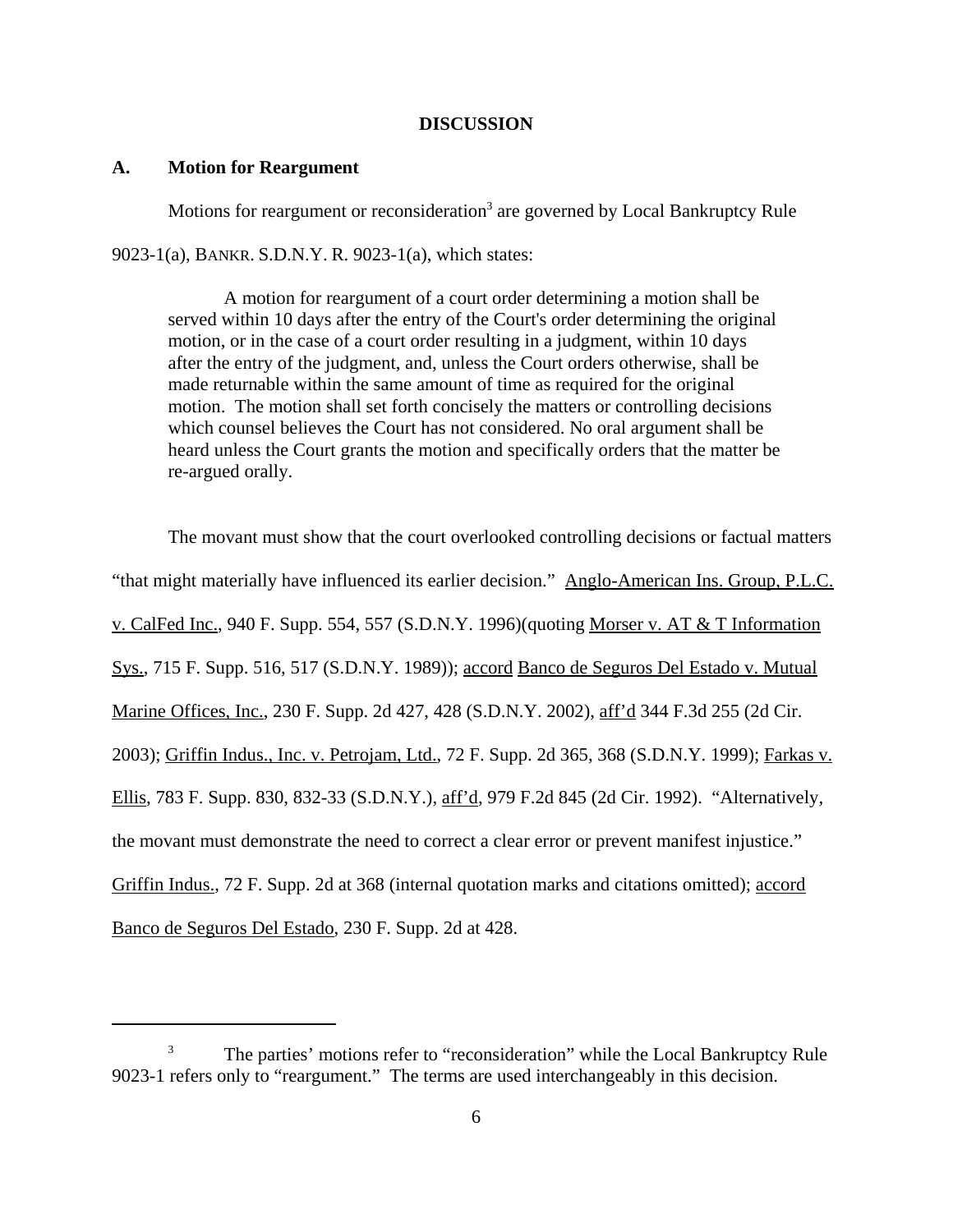The rule permitting reargument is strictly construed to avoid repetitive arguments on issues that the court has already fully considered. Griffin Indus., 72 F. Supp. 2d at 368; Monaghan v. SZS 33 Assocs. L.P., 153 F.R.D. 60, 65 (S.D.N.Y. 1994); Farkas, 783 F. Supp. at 832. In addition, the parties cannot advance new facts or arguments; a motion for reargument is not a vehicle for "presenting the case under new theories, securing a rehearing on the merits, or otherwise taking a 'second bite at the apple.'" Sequa Corp. v. GBJ Corp., 156 F.3d 136, 144 (2d Cir. 1998)(discussing Rule 59); accord Griffin Indus., 72 F. Supp. 2d at 368 (discussing motions for reargument).

Although the parties have introduced a variety of new facts on this motion, the essential facts relied on in granting the motion were neither disputed nor overlooked – no plan or disclosure statement was filed in four years, the debtor repeatedly failed to file tax returns, pay taxes and file operating reports, and disregarded orders of this Court regarding discovery and the filing of operating reports. The debtor's failure to pay administrative taxes caused severe prejudice to the creditors. The Government has filed an administrative tax claim in the sum of \$193,102.58, and as noted, New York is owed approximately \$38,000 in post-petition taxes.<sup>4</sup>

The Court's ruling does contain one factual error, but the error is harmless and does not change the result. I was under the impression that the debtor filed this case to avoid an imminent seizure by the IRS. As it turns out, the debtor filed the case to avoid an imminent seizure by a creditor seeking disgorgement. It was the fact of the imminent seizure, not the identity of the

<sup>&</sup>lt;sup>4</sup> The Government has also filed a pre-petition priority tax claim in the sum of \$206,252.51.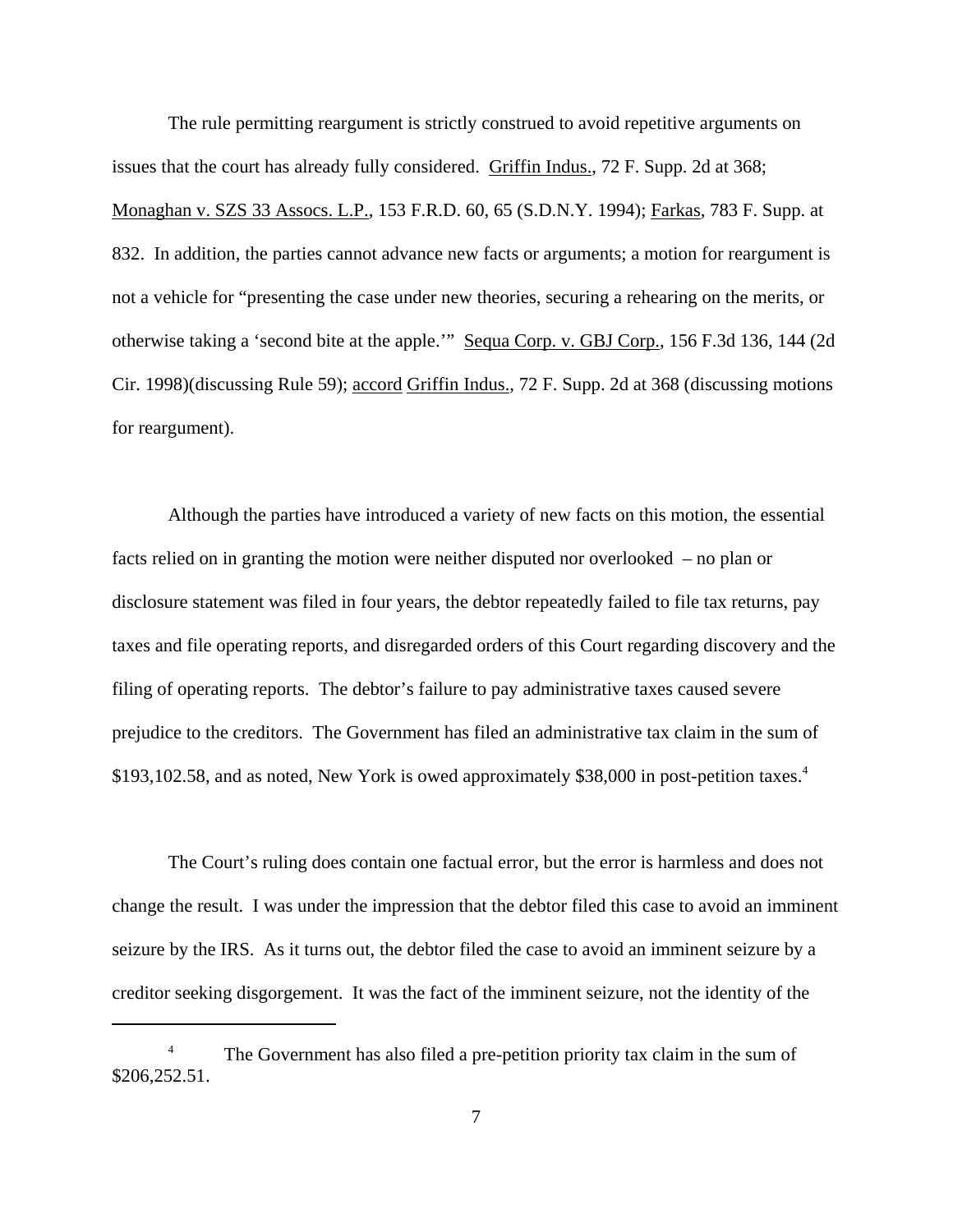seizing party, that was important.

The substance of the debtor's motion is that he should be permitted to complete the final Woodson matter. He believes that if Woodson prevails and recovers an approximate \$5 million judgment (\$8 million less the \$2.9 million already paid), his one-sixth contingent fee will be enough to pay all of his creditors in full, or nearly in full.

The debtor made this same argument to me on several occasions at the various adjourned hearings, including the last one. I have lost confidence in the debtor's ability to bring this matter to a close, based primarily on the debtor's many previous unfulfilled promises that this matter was about to be brought to a close, and the manner in which he has performed his obligations as a debtor in possession. In addition, the debtor has retained trial counsel, and it is not even clear that his participation is necessary. Finally, the chapter 7 trustee can decide whether the estate needs the debtor to try the case or participate in the trial, and can distribute the estate's share of any recovery to the creditors.

# **B. The Motions for Reconsideration, to Alter or Amend the Conversion Order, or for Relief from the Conversion Order**

The Federal Rules of Civil Procedure do not mention motions for reconsideration. Broadway v. Norris, 193 F.3d 987, 989 (8th Cir. 1999); 12 JAMES WM. MOORE, MOORE'S FEDERAL PRACTICE § 59.30[7], at 59-112 (3rd ed rev. 2005) ("MOORE"). Nevertheless, courts have generally held that regardless of the title, a motion filed within ten days of the entry of judgment is treated as a motion to alter or amend the judgment under FED. R. CIV. P. 59(e), while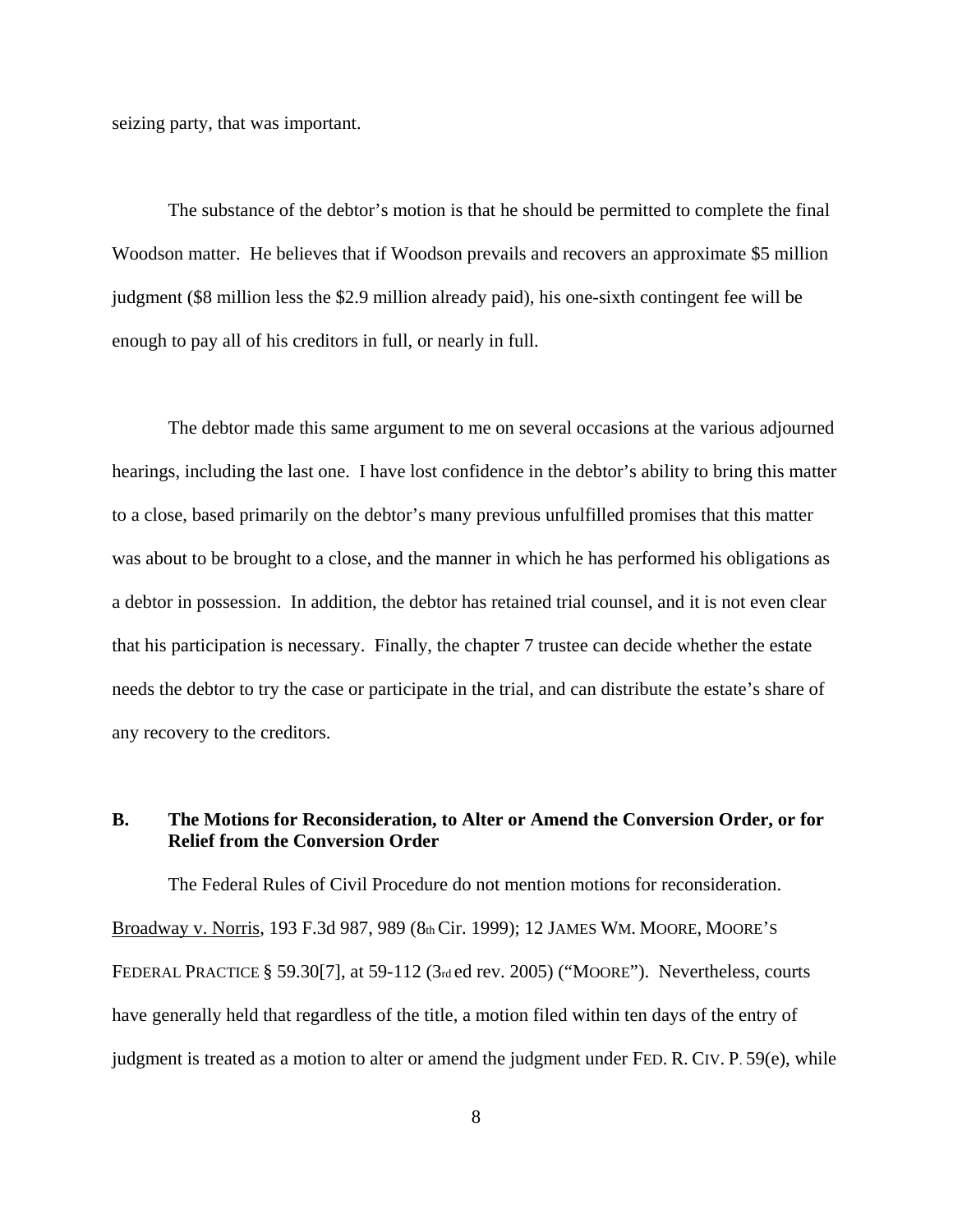one filed more than ten days after the entry of the judgment is treated as a motion for relief from the judgment under FED. R. CIV. P. 60(b). 12 MOORE § 59.30[7], at 59-112 to 59-114.

The debtor has not articulated a ground to alter or amend the conversion order, or to vacate it. The Court has already explained the reasons why the case was converted. The debtor has not shown that the Court was mistaken in its conclusion that the debtor failed to file a plan or disclosure statement after four years, failed to comply with the Court's discovery orders and orders directing the filing of operating reports, failed to file his various tax returns and/or pay his post-petition taxes, or that the substantial unpaid administrative taxes have caused prejudice to the estate and its creditors.

# **C. Motion for a Stay**

Finally, the debtor seeks a brief stay of the conversion order to allow him to participate in the trial. According to his motion papers, the trial was scheduled for February 28, 2006. However, it has been rescheduled for April 25, 2006. The debtor's apparent theory for the stay request is that the final Woodson matter will bring in enough in fees to satisfy all or nearly all of his creditors.

Putting to one side the numerous conditions that must occur before the debtor sees any money from the litigation, there is no reason why the chapter 7 trustee cannot collect the money and make distribution in accordance with 11 U.S.C. § 726. In fact, given the debtor's many instances of non-compliance with the Court's orders and the federal and state tax codes, the